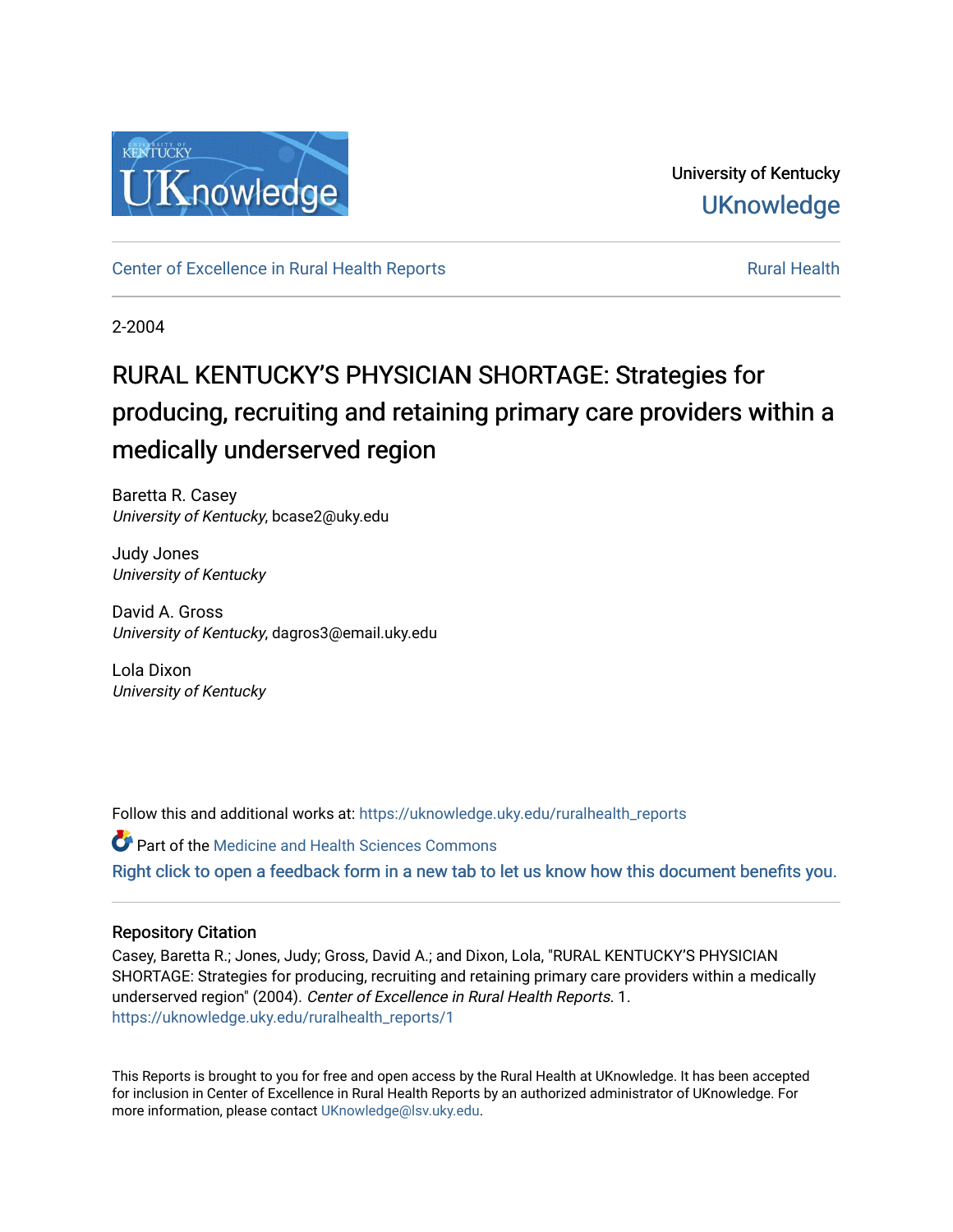

# RURAL KENTUCKY'S PHYSICIAN SHORTAGE

Strategies for producing, recruiting and retaining primary care providers within a medically underserved region

By Baretta R. Casey, M.D., Judy Jones, J.D., David A. Gross and Lola Dixon

FEBRUARY 2004 Original Release

# September 2005

Revised for publication in *Journal of the Kentucky Medical Association*

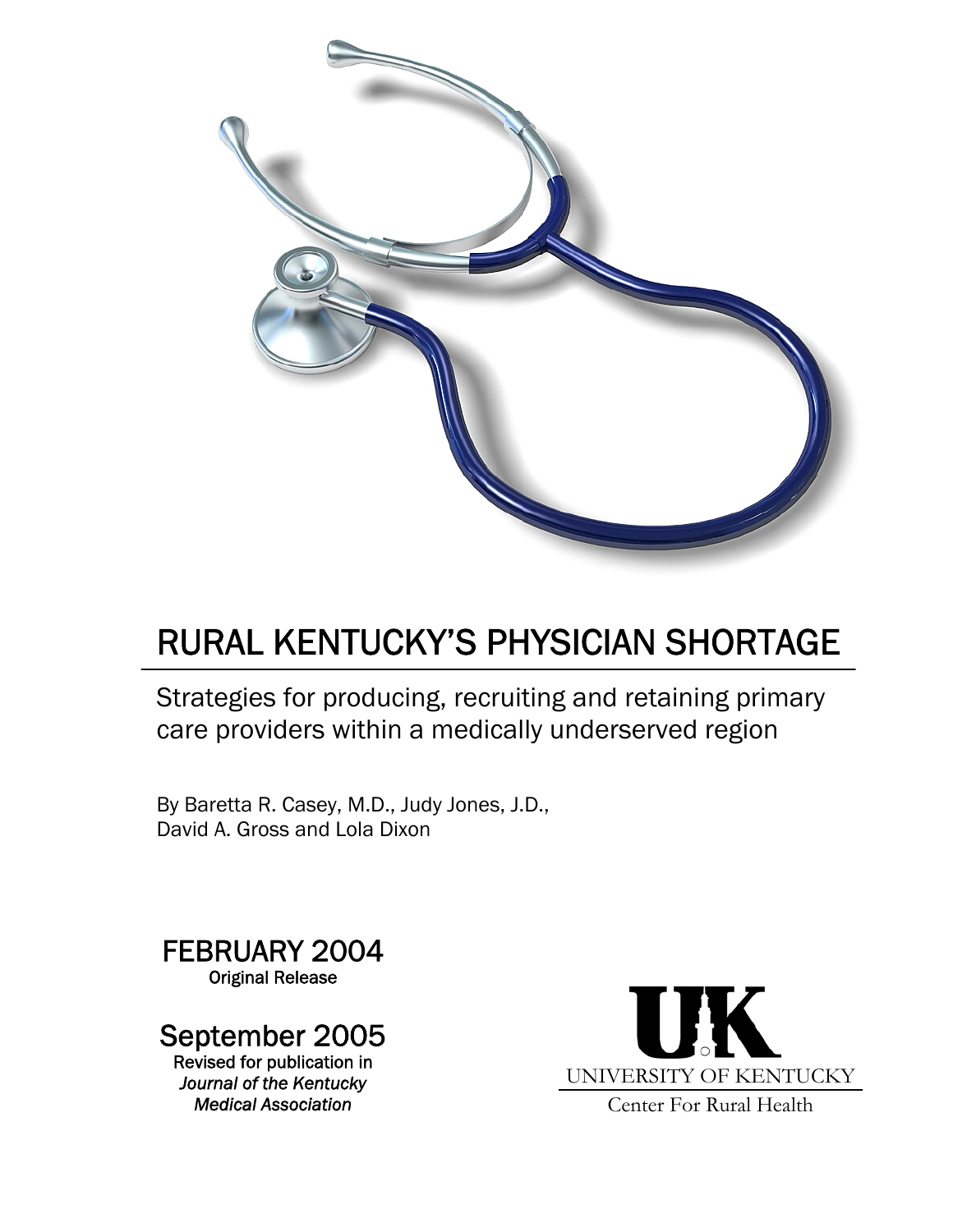## **OVERVIEW**

Attracting primary care physicians to rural Kentucky has been, much like medicine itself, both an art and a science. Since the early 1970s, Kentucky's experience with rural family medicine residencies has shown that training doctors in rural communities is the most effective way to keep them there. Kentucky's predominately rural nature, with 98 of its 120 counties categorized as nonmetropolitan, means that successful recruitment to this population is particularly important for the health of the state.

Yet, rural areas continue to have only marginal success in their attempts to cure the ailment known as persistent physician shortage. The reasons given for the problem vary: medical schools have failed to select and prepare the right students; outlying communities have been ill-equipped to recruit physicians effectively; state and federal governments have failed to establish proper incentives; or simply that doctors are unable to adapt to non-urban practice and life.

Rural Kentucky's physician shortage is not a new affliction. Programs such as the Frontier Nursing Service, established in 1925 near Hyden, were predicated on the assumption that rural Kentucky would never be able to attract and retain doctors. In fact, Mary Breckinridge, the mother of nurse-midwifery in the United States and founder of the Frontier Nursing Service, said one of the reasons she chose the Eastern Kentucky mountains for her nursing demonstration was that Leslie County was "in the heart of a thousand-square-mile area covering parts of several counties, where some 15,000 people lived without benefit of one resident state-licensed physician." (1)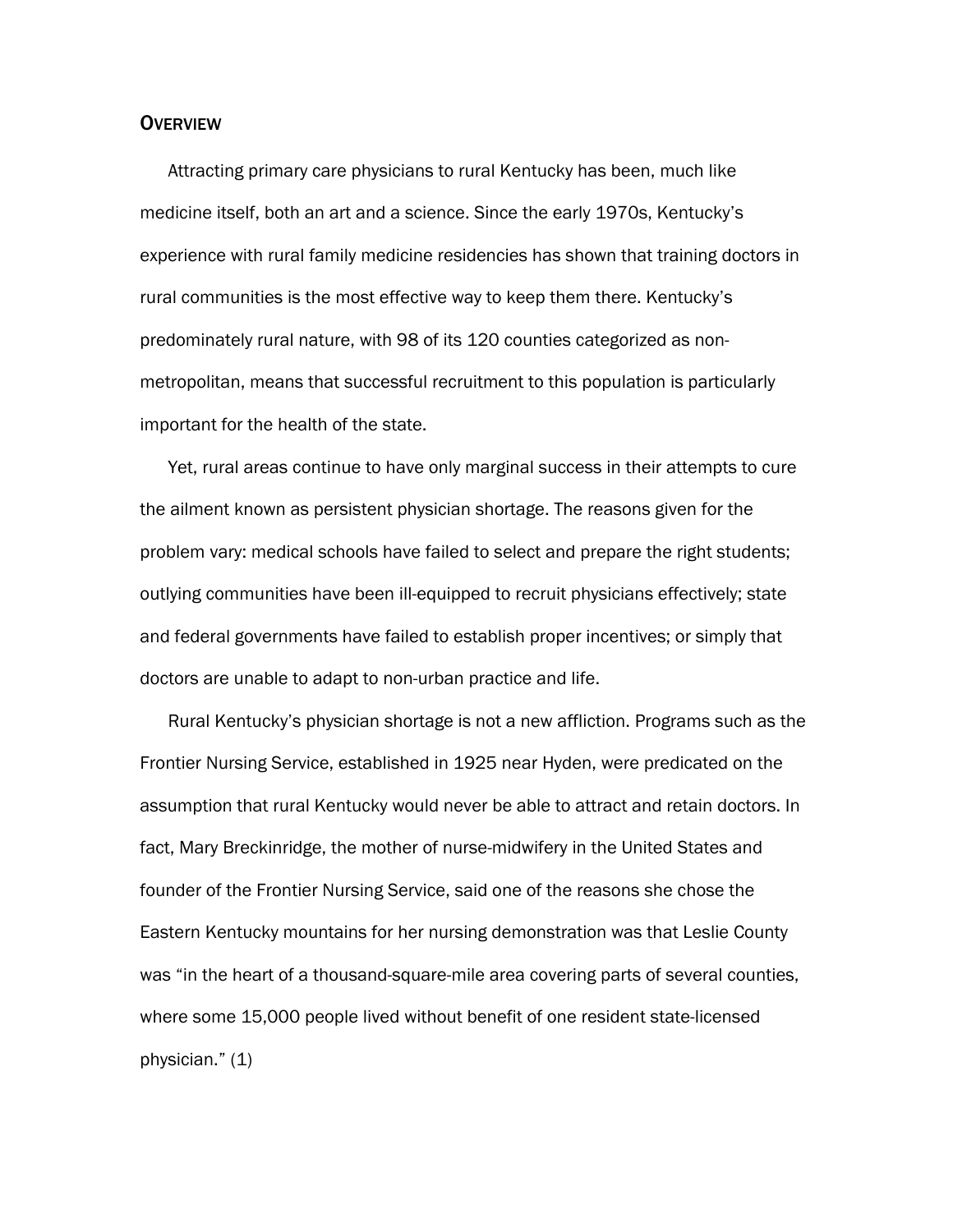Things are not nearly so desperate today, though they are far from ideal. More than two-thirds of Kentucky's counties – 81 out of 120, and nearly all of them rural – are officially designated health professional shortage areas (HPSAs) for primary care by the Health Resources and Services Administration (HRSA) (2). Nationally, only about one-fourth of the United States' 3,082 counties are wholly designated as primary care HPSAs (3).

In order to meet the standards for primary care and family practice manpower recommended by the U.S. Council on Graduate Medical Education, Kentucky would need approximately 600 additional family medicine practitioners (4). Only 15 Kentucky counties now meet the federally recommended physician manpower standards.

Rural Kentucky, however, is far from alone in suffering a shortage of physicians. In order to offset a predicted national shortfall by 2020, the Council on Graduate Medical Education has recommended an increase of 3,000 American medical school graduates by 2015, a corresponding expansion in residency positions and a change in the distribution of residency slots (5).

To further complicate matters within the Commonwealth, approximately 400 of Kentucky's family physicians are age 60 or above (6). At the same time, the state's rural medical residency programs, as they now exist, realistically can be expected to produce only 16 to 18 new family physicians each year (6).

And there is more bad news: Student interest in family medicine at the University of Kentucky, University of Louisville and many other colleges and universities across the country has waned in recent years, as has the number of residency applications (7). It stands to reason that as medical education costs increase so does student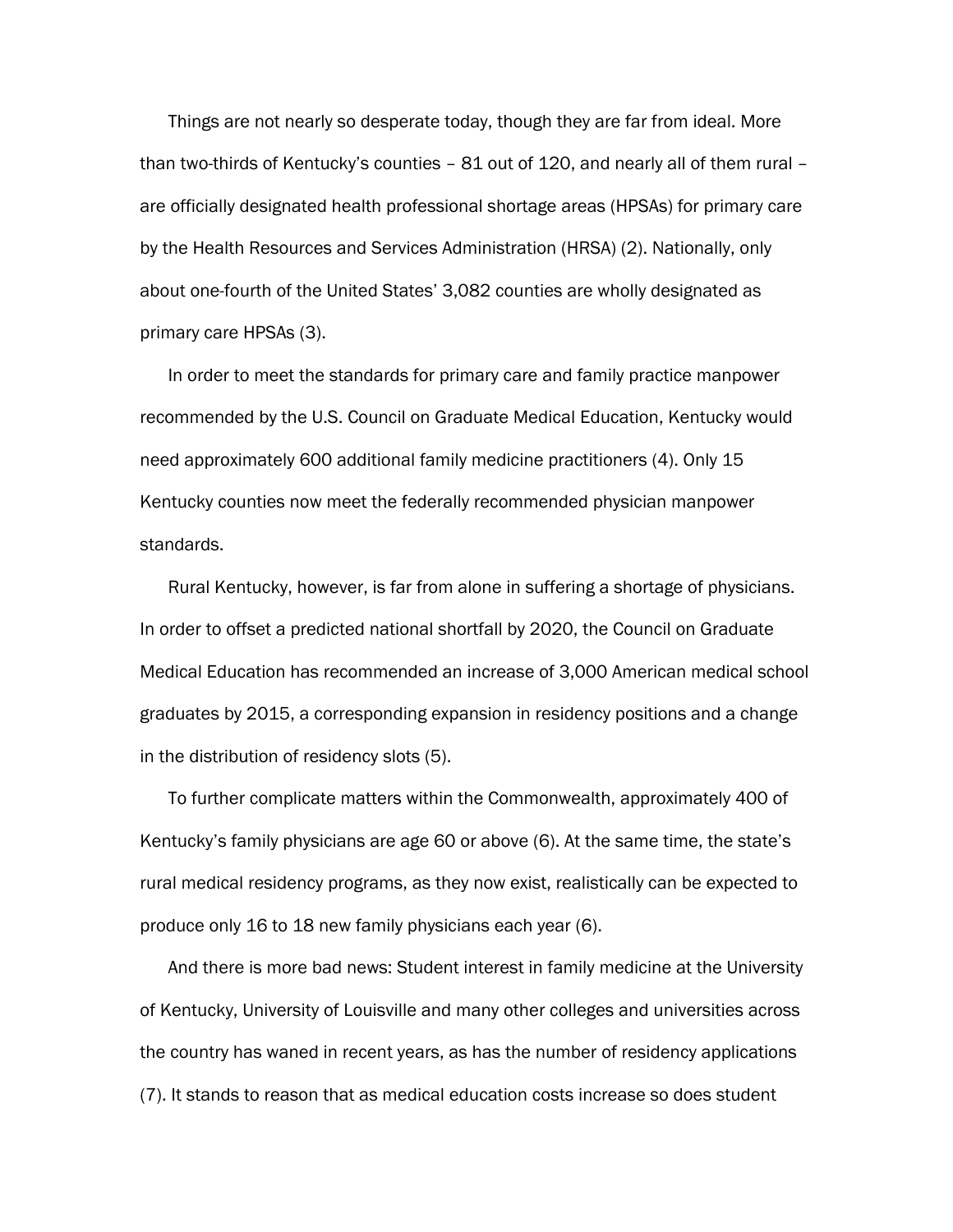debt – a factor that has influenced many students' decisions to select specialties much more lucrative than family practice.

It is unlikely that other primary care specialties will significantly impact rural primary care physician shortages, since relatively few general pediatricians, general internists and obstetrician-gynecologists enter practice in rural areas (6). In 2000, for instance, rural Kentucky had an average of only seven OB-GYNs per every 100,000 residents, while metropolitan areas averaged 11 OB-GYN specialists for the same level of population (8).

Also, while in Breckinridge's era the use of nurses in advanced roles was premised on the assumption there would never be enough physicians willing to work in remote areas of the state, modern efforts to use nurse practitioners and physician assistants have largely failed in rural Kentucky, at least with regard to their ability to fill the provider shortage. Actually, about two-thirds of the nurse practitioners and physician assistants in Kentucky are practicing in urban Jefferson and Fayette counties, an indication of the maldistribution of the state's health professionals (6).

Then there is the issue of retention. One source of dissatisfaction on the part of rural physicians could be that the workload and demands placed upon them generally are greater than those experienced by their metropolitan counterparts (9). Those within Kentucky's health care industry also point to decreased opportunity for professional contacts in medically underserved areas as a reason for premature physician departures from rural regions.

There also are economic concerns. The federal government has become the largest contributor to graduate medical education, paying more than \$7 billion annually toward that effort. Yet, federal and state governments have been criticized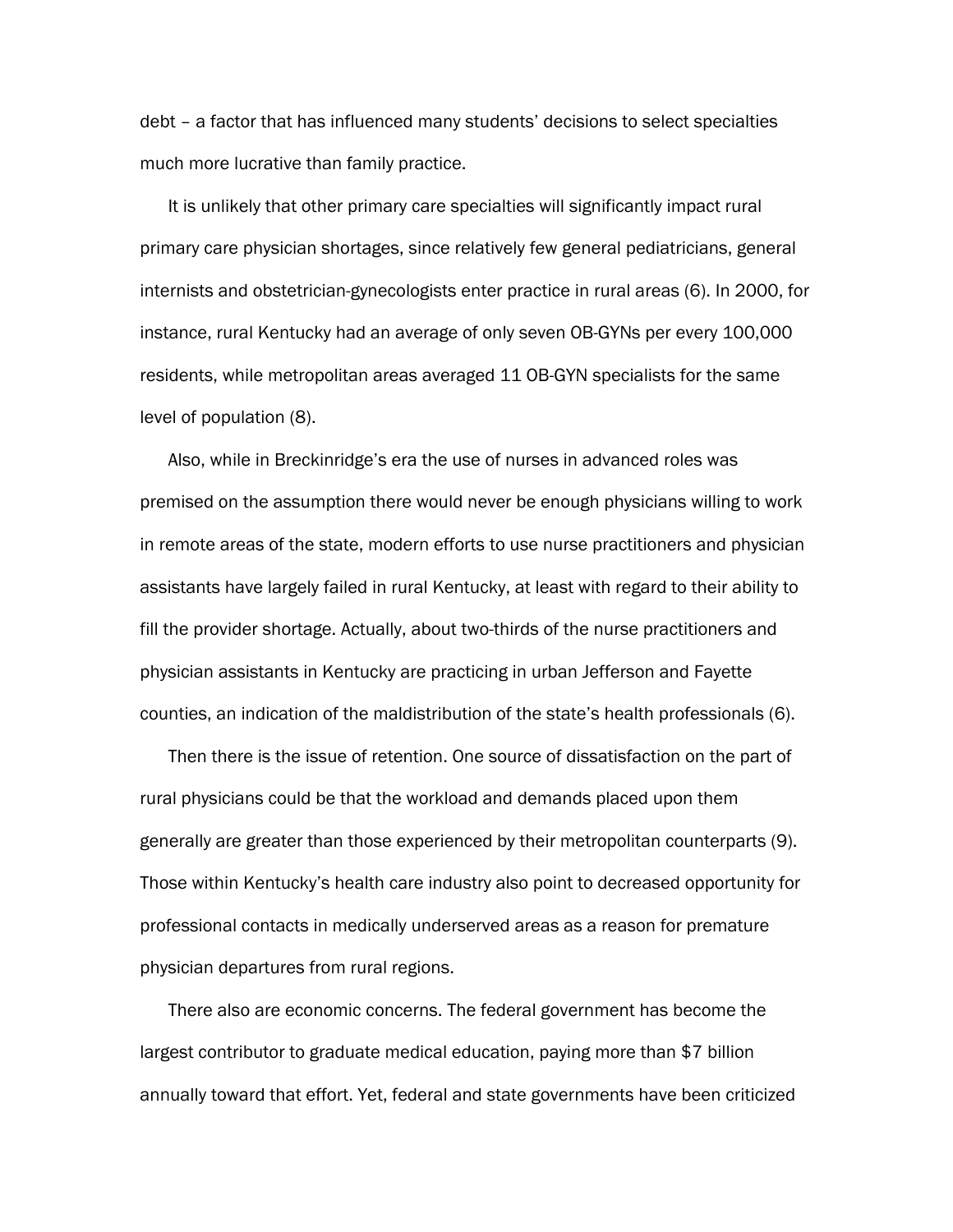for failing to develop incentives that better encourage rural practice. Rural physicians typically derive a larger share of their gross practice revenue from Medicaid and Medicare patients, but these publicly supported insurance programs pay physicians at lower rates than private insurers (9). Rural physicians also typically have received lower Medicaid and Medicare reimbursements than their urban counterparts for performing the same medical procedures (9).

That situation soon could be rectified, however. The landmark Medicare reform legislation President Bush signed into law in December 2003 includes provisions that many rural health advocates say should create increased equity in reimbursements to rural providers (10).

One of the more recent economic deterrents for Kentucky's rural physicians is increasing medical liability insurance premiums, which professional organizations have blamed for the departure of scores of physicians from Kentucky to take advantage of bordering states' cheaper rates. According to a Kentucky Medical Association (KMA) physician movement study, of the 1,273 physicians who left Kentucky between January 2000 and December 2002, 31 percent went to surrounding states such as Indiana, Ohio and Tennessee, where insurance premiums are less expensive (11).

About 70 percent of all Kentucky physicians saw a rise in insurance premiums in 2002, according to the KMA study, ranging from 40- to 64-percent spikes for obstetricians and internists to more than 200 percent increases for emergency physicians (11).

During 2004, KMA conducted a telephone survey of OB-GYN practices to determine the number of physicians who had stopped delivering babies due to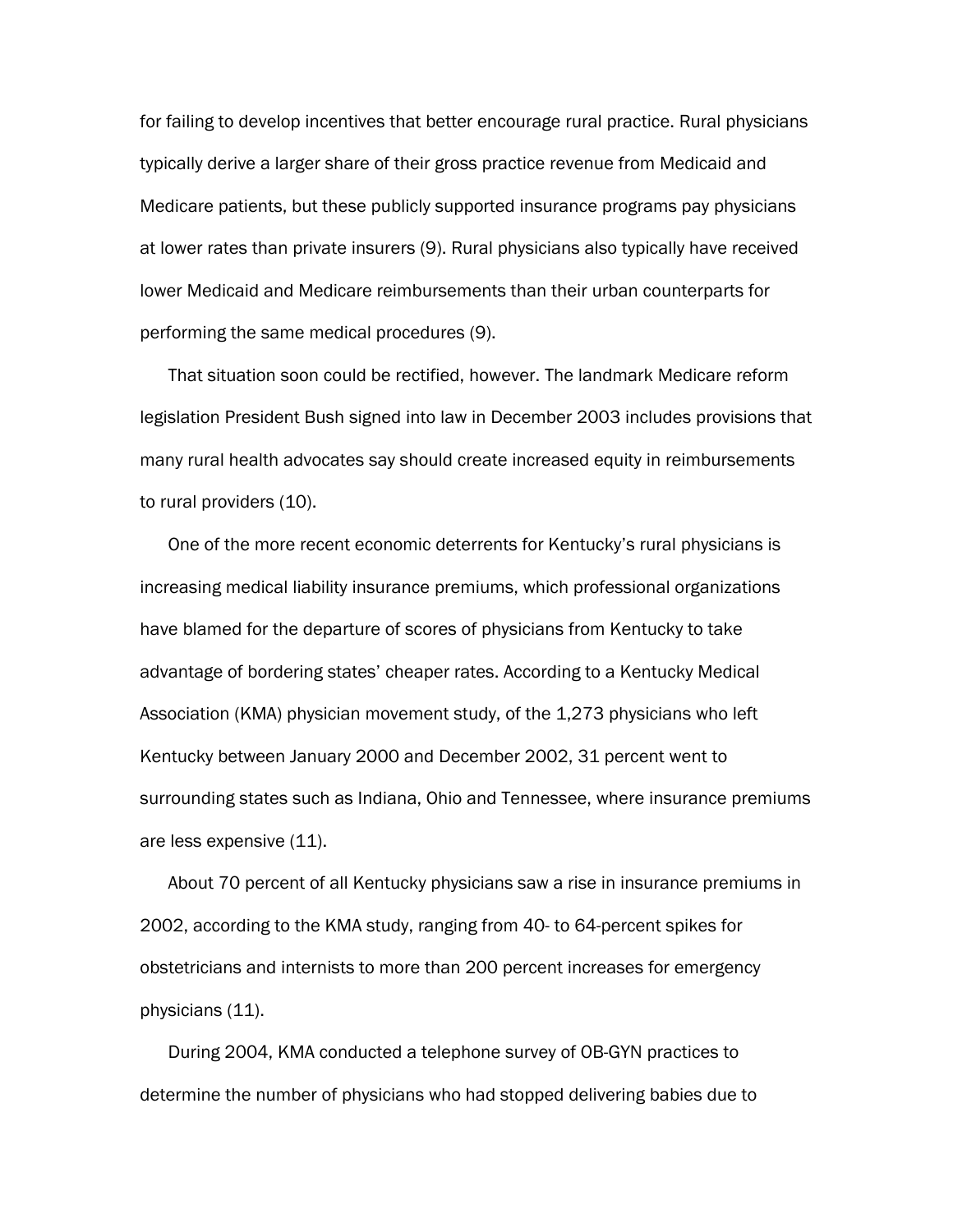liability considerations. Out of 131 practices, which represented 382 physicians, 55 physicians – or 14 percent – had ceased delivering babies within the last two years (12). Of those who had stopped performing deliveries, more than half indicated rising liability premiums was the reason.

Kentucky, in fact, has been identified by the American Medical Association as a "crisis" state with regard to increases in malpractice insurance. As Pikeville College School of Osteopathic Medicine Dean John Strosnider, D.O., said, "It does us no good to train physicians for rural and medically underserved Kentucky if it is too expensive for them to remain here and practice. If it is cheaper for them to practice in Indiana then that is what will happen." (13)

Once doctors choose a rural setting, relief coverage – the assurance of a reasonable amount of time off from work – is the most important factor in their decisions to stay or leave, according to a study of 132 primary care physicians by University of Kentucky researchers (14). The study found other issues that factor into physicians' decisions about whether to stay in rural areas include quality of public schools and their ability to become a part of the local community, which was scored as more important than income.

One of the most troubling consequences of rural Kentucky's long-standing problem with attracting and retaining health care professionals has been limited access to care, most notably preventive measures, which in turn has contributed to an unhealthy population. Residents of rural Kentucky suffer from unusually high rates of diseases that would be most responsive to consistent primary care, including heart disease, hypertension, asthma, diabetes and cancer.

## **STRATEGIES**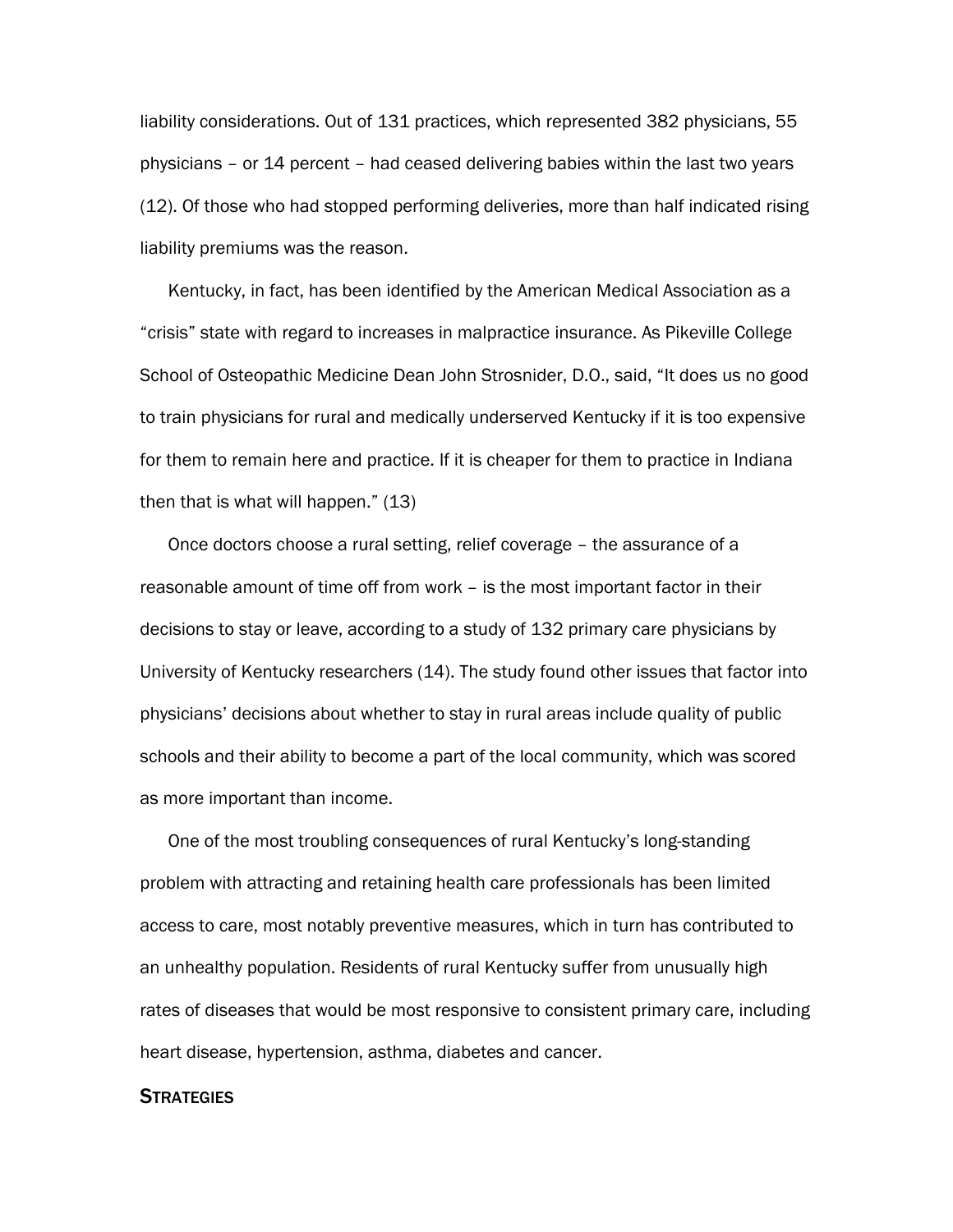There can be no disputing that rural communities in Kentucky need more physicians, and there seem to be two primary ways to get them to the region – recruiting doctors from outside the state into Kentucky's rural areas, and increasing the number of students from rural Kentucky, as well as other students committed to rural and family practice within the region, who enroll in medical schools.

The addition of an osteopathic medical school in Pikeville in 1997 creates a better chance of attracting rural doctors – at least those who will be practicing in primary care fields such as family practice. Prior to the establishment of the Pikeville College School of Osteopathic Medicine, Kentucky's only two medical schools were allopathic and located in urban settings – at the University of Kentucky in Lexington and the University of Louisville.

Osteopathic medical schools have a long tradition in rural communities, and physicians who are trained in osteopathic medicine have proven to be more likely to select family practice as a specialty than those trained in allopathic medicine – 46 percent to 11 percent – and to practice in rural areas – 18.1 percent vs. 11.5 percent (15). The Pikeville medical school, in particular, uses a rural bias in student selection; with 1,500 applicants vying each year for 75 available slots, the school can afford to target students from rural Kentucky first. The Pikeville medical school's initial 53 graduates completed their residencies in July 2004, and more than half were on the Kentucky Scholarship and agreed to practice within the state (13).

The University of Kentucky and University of Louisville medical schools and the Pikeville College School of Osteopathic Medicine share the responsibility of training medical students to become physicians within the state. In response to the Council on Graduate Medical Education's recommendation to significantly increase the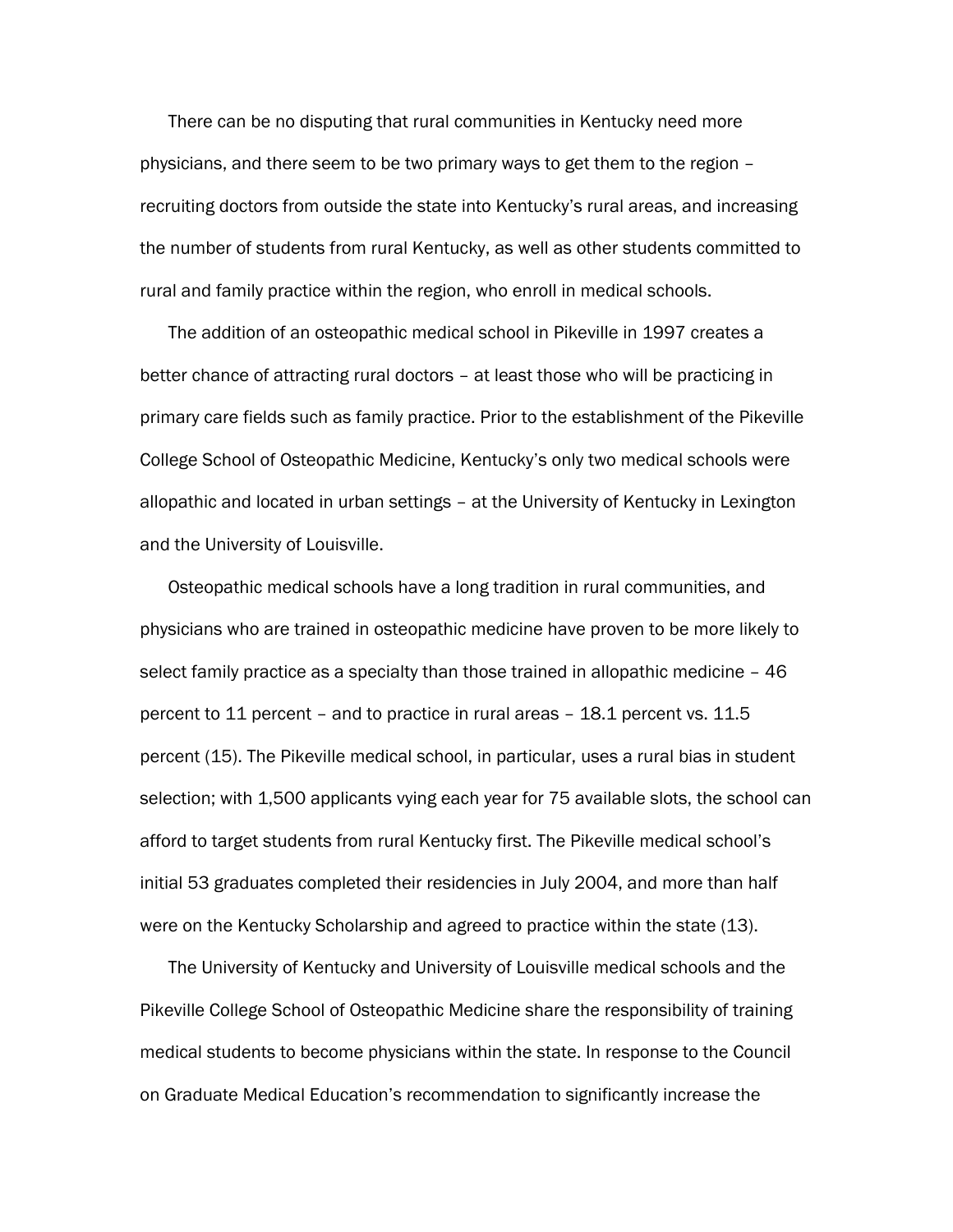country's total number of medical graduates by 2015, Kentucky's medical schools have increased the number of students they admit each year. Pikeville College's medical school increased its class size from 60 students to 75; the University of Louisville's has risen from 141 students to 149; and, beginning with the 2004 fall semester, UK's medical school increased its annual admissions from 95 students to 103.

There are, however, no immediate plans to increase the class sizes at UK's and U of L's affiliated family practice residency programs, seven of which are strategically located across the state. Still, the rural residency program concept is one of the four primary strategies Kentucky has used – and continues to use – in its efforts to produce, recruit and retain physicians within rural areas.

#### I. RURAL RESIDENCY PROGRAMS

Kentucky has seven accredited allopathic family practice residency programs that serve as three-year training grounds for physicians who have received their medical degree and wish to pursue a specialty in family practice. Together, the family practice residency programs have the capacity to produce approximately 38 new boardeligible family physicians per year. Of these programs, four have a rural mission, and at full capacity can produce 16 to 18 family practice specialists each year. The rural residencies have a clear record of success in convincing their graduates to enter rural practice:

■ Trover Foundation Family Practice Residency Program, Madisonville – Established in December 1971, this program was the first of its kind in Kentucky. Since that time, Trover's residency program has graduated 153 physicians. Of these, 103 currently practice in a rural area.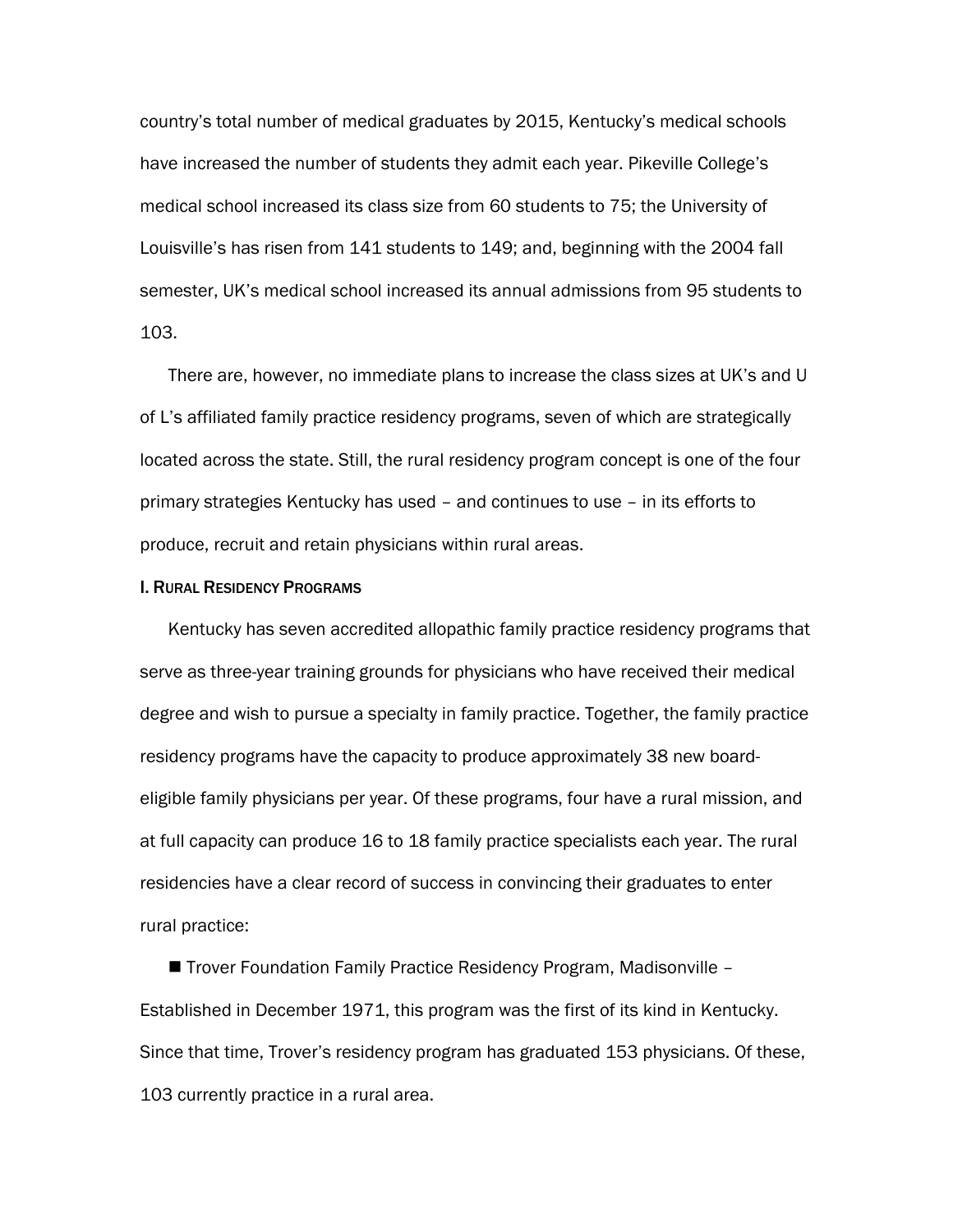■ East Kentucky Family Practice and Community Medicine Residency Program, which is housed at the University of Kentucky Center for Rural Health, Hazard – This program first accepted residents in 1991 and has been called the nation's most rural family medicine residency program. It has graduated 36 physicians, with 27 now practicing or receiving additional training in a rural area, the vast majority of them in Appalachian Kentucky.

■ University of Louisville Family Medicine Residency, Glasgow - Established in 1997, this program has graduated 19 physicians, with 11 now serving in a rural area.

■ University of Kentucky Rural Family Practice and Community Medicine Residency Program, Morehead – This program became fully accredited in May 2001 and in October 2004 graduated its first resident, who now works part-time in rural areas.

Baptist Regional Medical Center's University of Kentucky Family Practice Residency Program at Corbin graduated three family physicians, with each working in a rural area, before it closed in June 2003 due to financial and medical liability constraints.

In sum, the state's rural-based family practice residency programs have produced 212 physicians, with 145 – or slightly more than two-thirds – practicing in rural areas. There are obstacles to continued success, however. Besides addressing recent years' declining applicant pool, health and education officials say the state's lawmakers should re-examine rural residency program funding.

First, despite continued growth in training expenses over time, state support for family practice graduate medical education in Kentucky has remained flat for several years (6). Second, health officials have urged a "single, unified approach" toward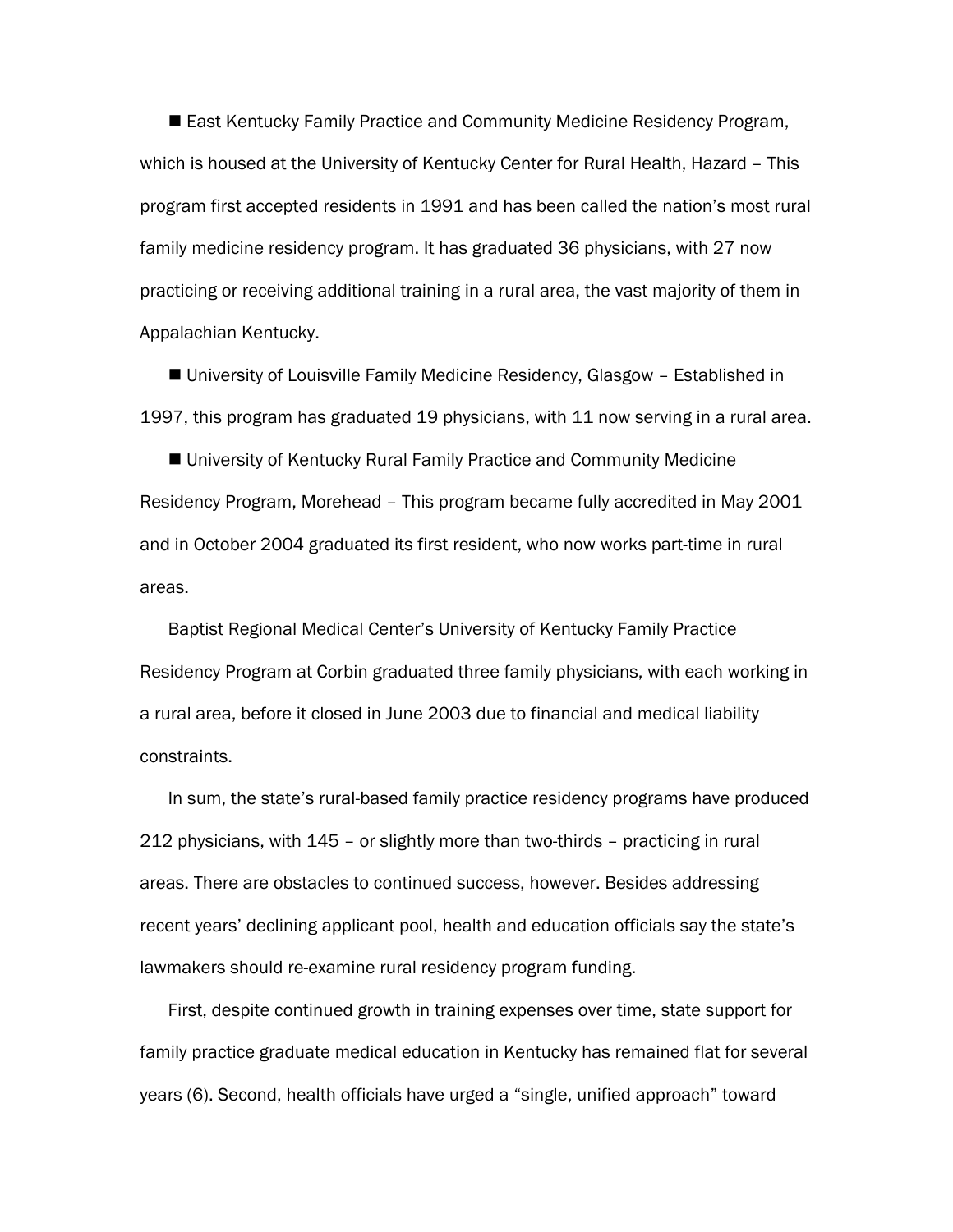funding support for the residencies. Currently, the state financially supports the various family practice residencies at different levels. Kentucky Senate Bill 28 supplies approximately 40 percent of the training costs for most family practice resident slots each year. The Glasgow program, however, was created more recently than most of the state's other rural residencies and was funded at close to 60 percent of the cost to train each of its residents. University of Kentucky Department of Family Practice representatives have determined that if each residency position in Kentucky were funded at the 60 percent level reflected by the Glasgow program, more than \$5 million per year in additional state funding would be required (6).

#### **II. PHYSICIAN PLACEMENT SERVICES**

Since 1990, both UK and U of L have operated physician placement services created by the Kentucky legislature in an effort to increase the number of health professionals in the state – with an emphasis on rural and underserved areas – as well as to assist in their retention. In 1993, UK expanded its service to include nurse practitioners, nurse midwives and physician assistants; its name then was changed to the UK Medical Professions Placement Service. Due to the need for certified registered nurse anesthetists, the UK service recently added that specialty to its placement efforts.

In the past 15 years, the UK service has placed more than 200 physicians across the state, predominantly to Kentucky-based health care organizations. The U of L service, which focuses almost exclusively on physicians, has facilitated the placement of 277 providers.

There is no cost to candidates or individual providers for using either the UK or U of L service. However, an organization utilizing the placement services to find and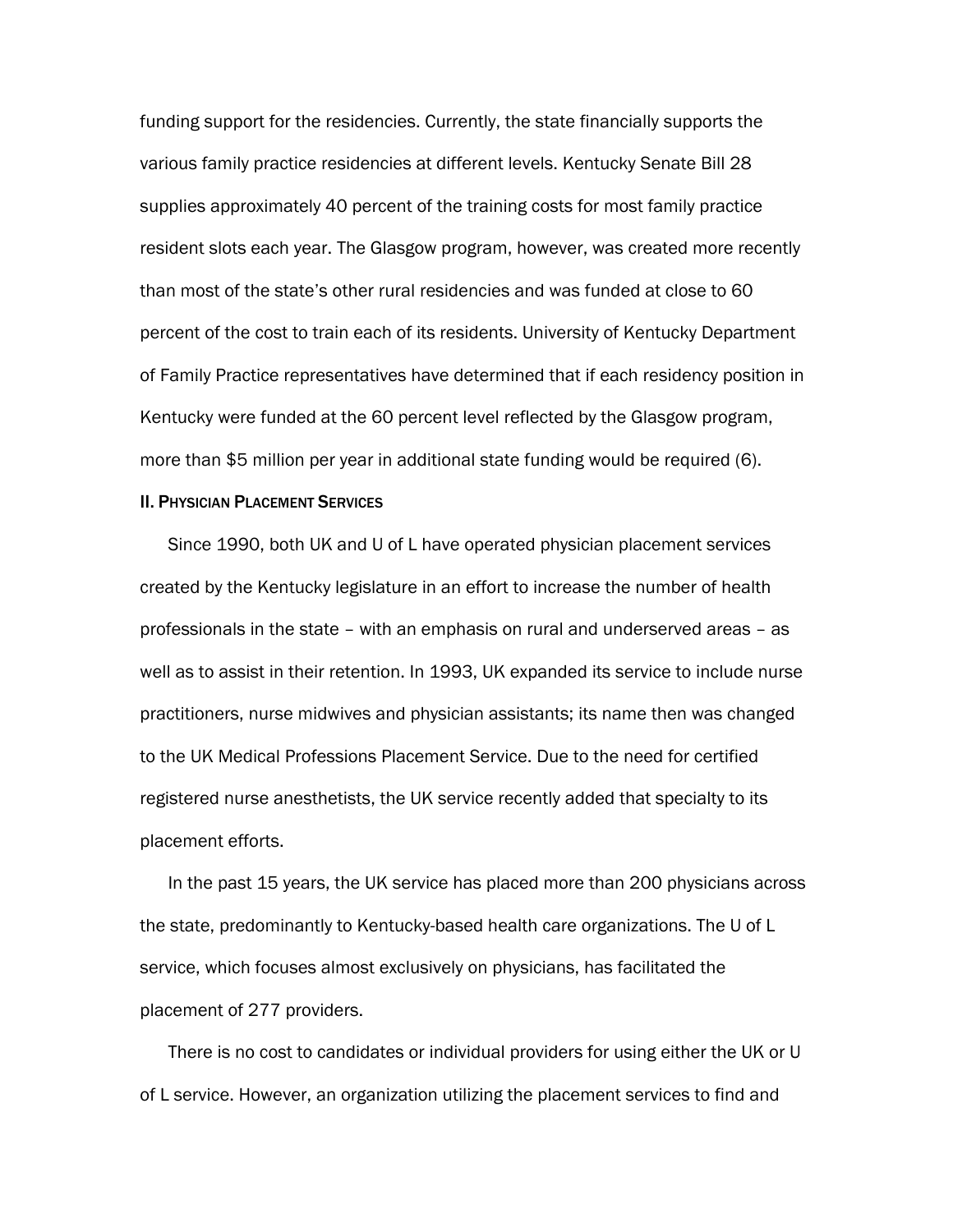recruit prospective health providers is charged a state-mandated fee of \$10,000 for a physician, and \$5,000 to \$8,000 for a physician assistant. The fee charged to client facilities in Kentucky is less than half the average cost charged by national placement firms.

#### III. STATE LOAN REPAYMENT PROGRAM

The federal Bureau of Health Professions, part of HRSA, awards new and continuation grants to states that successfully compete for loan repayment programs. These programs are a collaboration of federal, state and community efforts. The grants provide matching support (up to 50 percent) from the federal government to be used by states for loan repayment to eligible primary care health providers who agree to provide services in federally designated health professional shortage areas. The remaining 50 percent of the funding comes from state or community resources, with the state providing all funds necessary for administering the program.

This program is not limited to rural areas, but as a practical matter most of rural Kentucky qualifies because of its critical level of need. Health professionals entering the loan repayment program agree to a service commitment in return for loan repayment. This service commitment can be from two to four years. Terms of the programs vary from state to state.

The Kentucky State Loan Repayment Program is administered by the Kentucky State Office of Rural Health, which is based at the UK Center for Rural Health. State Office staff members attempt to obtain the state match – up to \$35,000 a year for two years – from health organizations willing to sponsor a primary care provider in exchange for that provider's agreement to practice in a HPSA.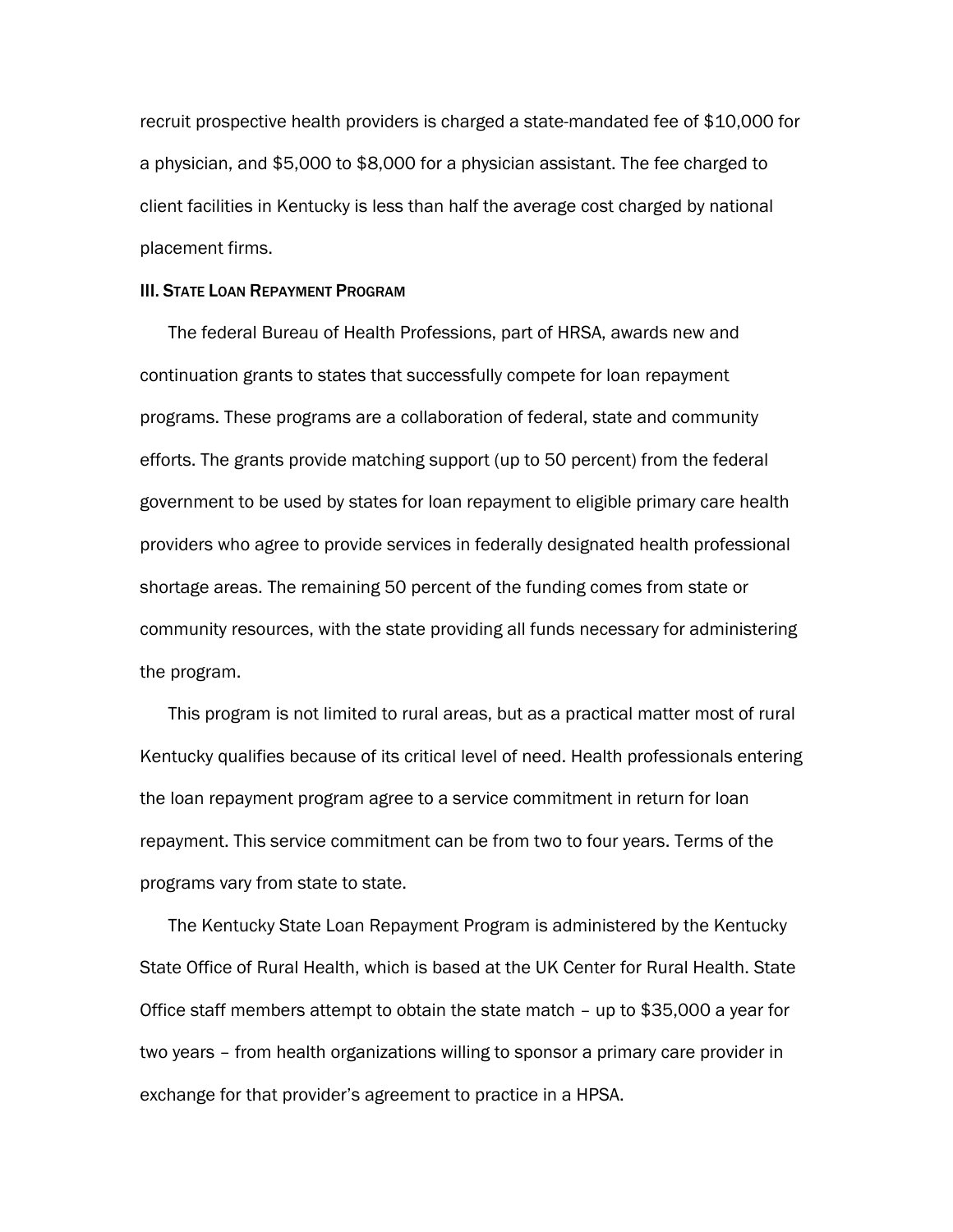The loan repayment program has the potential to be a valuable physician recruitment resource in rural Kentucky. However, thus far it has proven only modestly successful because most rural health care organizations are unable to pay their portion of the loan repayment.

#### IV. J-1 VISA PROGRAMS

When rural Kentucky has been unable to produce primary care physicians from within its own ranks or lure those from other parts of the country to locate within the Commonwealth through loan repayment incentives or other inducements, it has joined the rest of rural America in turning to international medical graduates ( IMGs). Foreign-trained doctors often agree to practice in the United States' rural areas in exchange for the opportunity to stay in the country. Nationally, IMGs make up approximately 23 percent of the U.S. physician population and 24 percent of resident physicians (16).

A 1998 University of North Carolina study found that Kentucky had the nation's eighth-highest percentage of international medical graduate doctors practicing in rural, underserved areas, trailing only Florida, West Virginia, North Dakota, Illinois, New York, Kansas and Georgia in that regard (17). Of Kentucky's 15 area development districts, three – Kentucky River, Big Sandy and Cumberland Valley – have foreign-trained doctor rates of higher than 30 percent (18). These areas encompass 21 Eastern and Southeastern Kentucky counties. The North Carolina study concluded that "international medical graduates are an important safety net" in rural America and that "their role in alleviating underservice should not be easily dismissed." (17)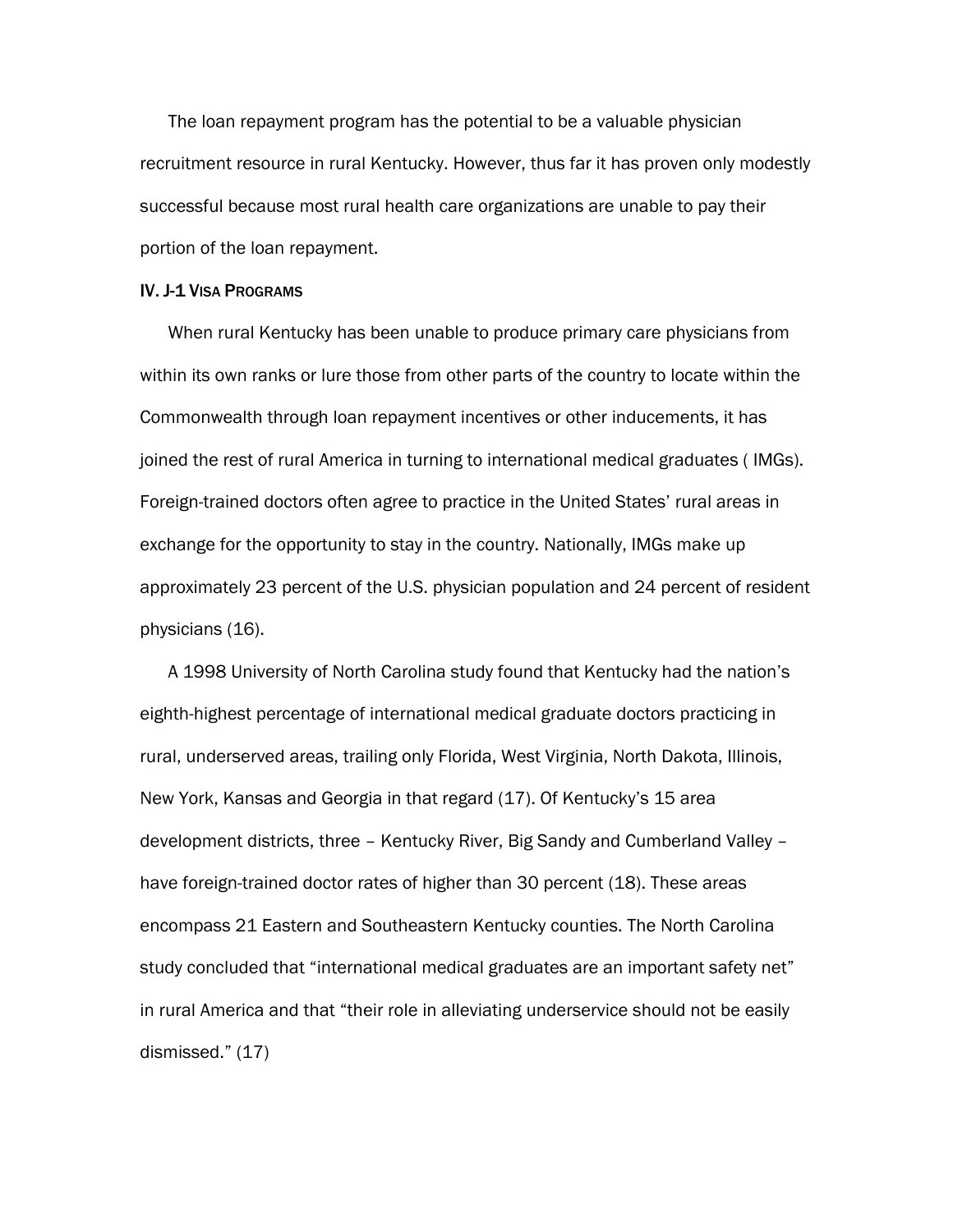Many IMGs come to the United States to train on J-1 exchange visitor visas, which allow holders to remain in the country until their studies are completed. Nationally, more than 1,000 IMGs are sponsored for J-1 visa waivers each year. Employers must be located in federally designated HPSAs or medically underserved areas to obtain waivers for J-1 visa holders, and the physician must practice primary care or psychiatry (19).

IMGs have been processed by the U.S. Department of Agriculture, the Veterans Administration, Public Health Service, Appalachian Regional Commission and states participating in the Conrad State 30 program, which has allowed state departments of health to recommend up to 30 waivers of the two-year home residence requirement for J-1 doctors in exchange for the physician agreeing to work three years in a medically underserved area.

In December 2004 President Bush signed into law a two-year reauthorization of the Conrad 30 program, retroactive to May 31, 2004. Provisions included a national pilot program to allow states the flexibility to place up to five J1 physicians in an area not designated as a HPSA, provided the facility serves individuals residing in a HPSA, and exempting the federal J1 program from the H-1B visa cap, an immigration law that limits the number of foreign professionals allowed to enter the U.S. each year. Under the bill, the J1 waiver program also will be applied to specialists as well as primary care physicians (in order to receive a waiver for a specialist, a sponsoring agency must determine the area to be served has a shortage of that particular specialty).

A 2002 study by UK Center for Rural Health researchers found that 147 IMGs had been placed in Kentucky's 51 Appalachian counties through the ARC and Conrad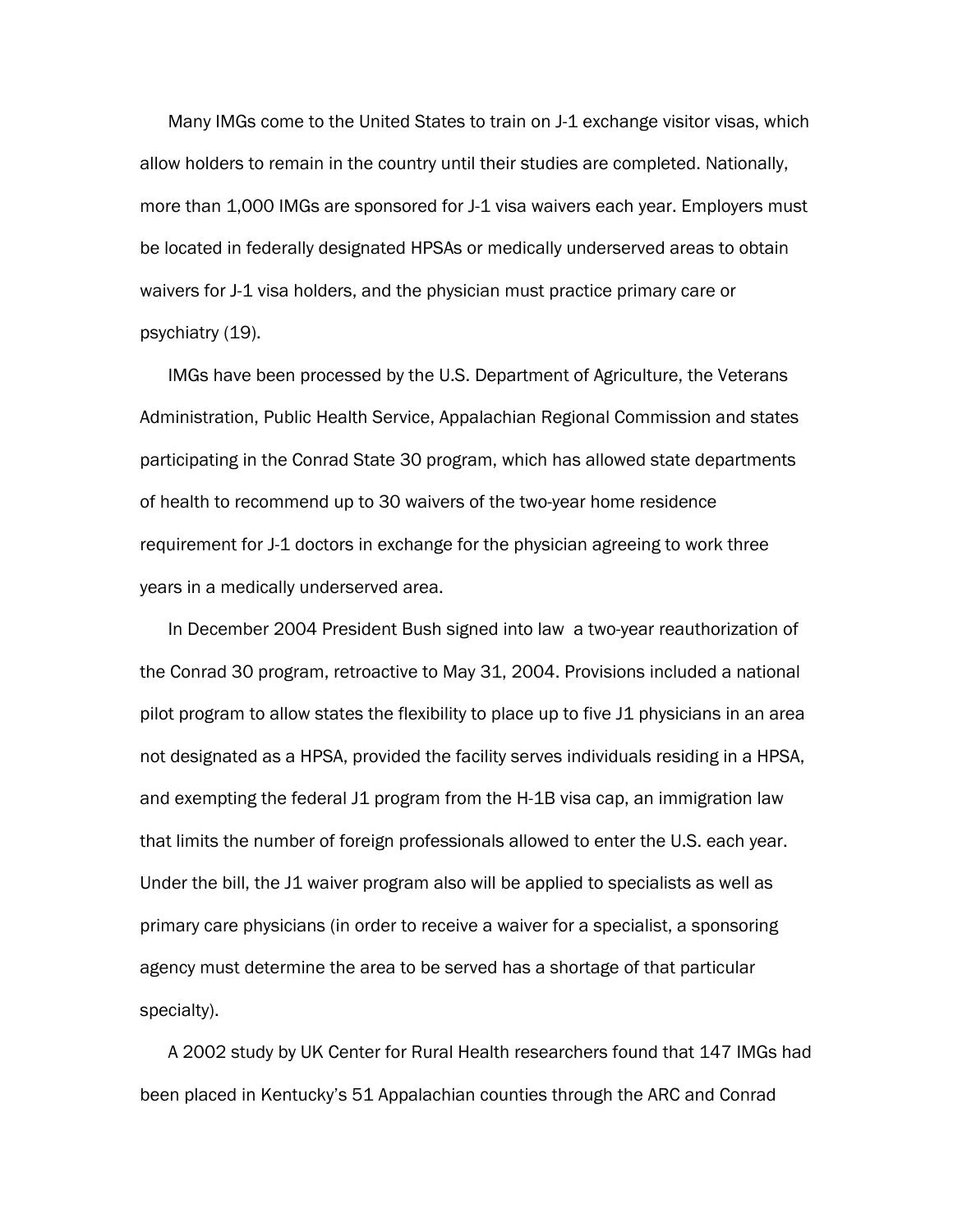programs (20). These physicians were specializing in family practice, internal medicine, obstetrics/gynecology, pediatrics and psychiatry. Together, these specialties comprised 99 percent of the 147 placements. Internal medicine was the largest category, comprising 63 percent.

The 2002 data collected by the UK researchers indicated that IMGs are not transient. Eighty-two percent of the 147 J-1 visa physicians were practicing in the county in which they originally were placed; 91 percent were in original placement counties or counties within the Kentucky ARC region. Of physicians who were placed in rural communities, only one moved from a rural county to an urban one, nine were in medical practice outside of Kentucky, and three were not licensed in Kentucky at the time, according to medical licensure information. These data suggest a very stable infusion of highly qualified primary care physicians for medically underserved communities.

#### RECOMMENDATIONS

There is no quick fix for rural Kentucky's chronic physician shortage. Even if all the obstacles discouraging rural practice suddenly disappeared, the task of getting a sufficient volume of current physicians, medical school students and other college or high school students into the rural pipeline likely would take a generation or longer to accomplish.

Programs such as the Kentucky Professional Education and Placement Program, which accepts students from the most underserved Kentucky counties and works to improve their chances of admission to health professional schools, are making modest strides. And in October 2004 the University of Kentucky Area Health Education Center was awarded a federal grant totaling more than \$1 million for its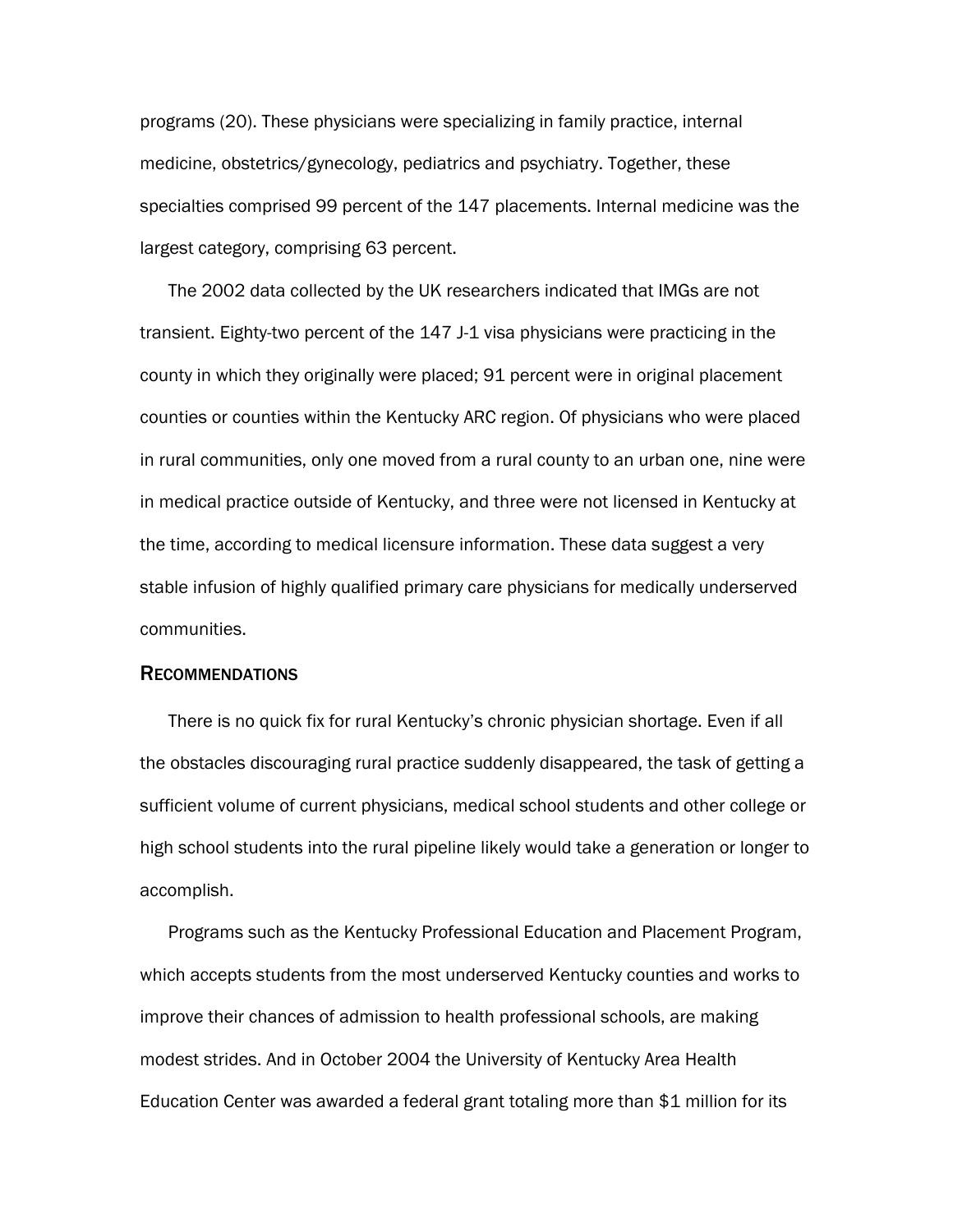Health Careers Opportunity Program to increase the number of disadvantaged and underrepresented students pursuing education for careers in the health professions.

But, realistically, the shortage might never be fully corrected and could grow worse, considering the graying of the state's family physicians, some physicians choosing early retirement, physicians leaving the state to practice elsewhere, discrepancies in Medicaid reimbursements, high medical liability premiums and other factors. However, here are a few short- and long-term recommendations that could help remedy the situation:

#### SHORT-TERM

■ Equalize funding among rural residency programs: At the very least, state support of Kentucky's three other rural-focused residency programs should be increased to the Glasgow benchmark, which is close to 60 percent of the cost to train each resident. Doing so would improve the sustainability of the Madisonville, Hazard and Morehead residency programs and might allow them to begin offering additional recruitment incentives.

■ Increase funding for all rural residency programs: Beyond simply equalizing financial support of the state's rural residencies, the Kentucky General Assembly should significantly increase its financial support of each program. Likewise, Congress should maintain – and even increase – federal support of rural graduate medical education through Medicare and Title VII programs.

**E** Create waivers for physician placements within rural areas: As previously noted, the UK and U of L physician placement services charge the legislatively regulated rate of \$10,000 to each health care organization with which they place a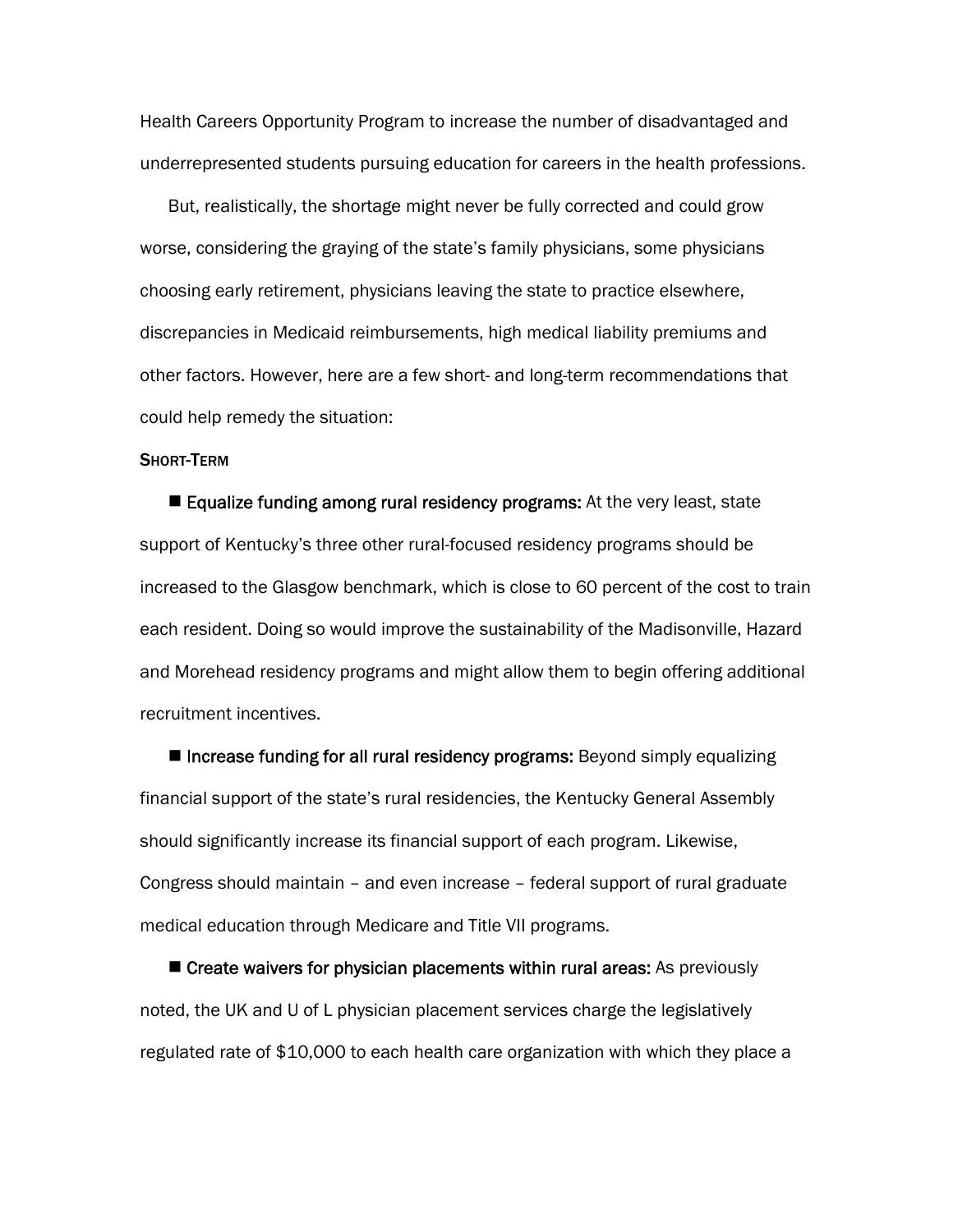physician. That fee should be waived for health organizations located in medically underserved areas, where subsidies should be provided to offset the expense.

**Allow alternative loan repayment matching funds:** Severance tax returns should be approved for rural, coal-producing counties' use in attracting primary care providers. Successfully attracting physicians to locate in rural areas is, after all, a form of economic development, the use for which coal severance funds are designated. Studies in Oklahoma, for instance, have demonstrated that a rural physician is worth about 17 jobs and \$343,706 in community economic impact each year, considering the ambulatory component alone. A similar study at the UK Center for Rural Health noted a figure of \$2 million per year, based on the ambulatory component plus the physician's share of the hospital impact (21).

Specifically, through the Kentucky State Loan Repayment Program, rural health care organizations should be permitted to use coal-severance tax funds for their portion of the state match used to repay prospective physicians' college loans in exchange for their agreement to practice in an underserved area.

#### LONG-TERM

■ Expand Kentucky's rural residency programs: As they now exist, Kentucky's rural-based residency programs are capable of producing only 16 to 18 new family practice physicians each year – hardly enough to fill the void created by decades of chronic physician shortages throughout rural Kentucky. Each program should receive a state pledge of funding for up to two additional resident slots, which could provide the state with eight additional family practice physicians each year. Consideration also should be given to the creation of new family practice residency programs in rural areas where there is the greatest need for primary care physicians.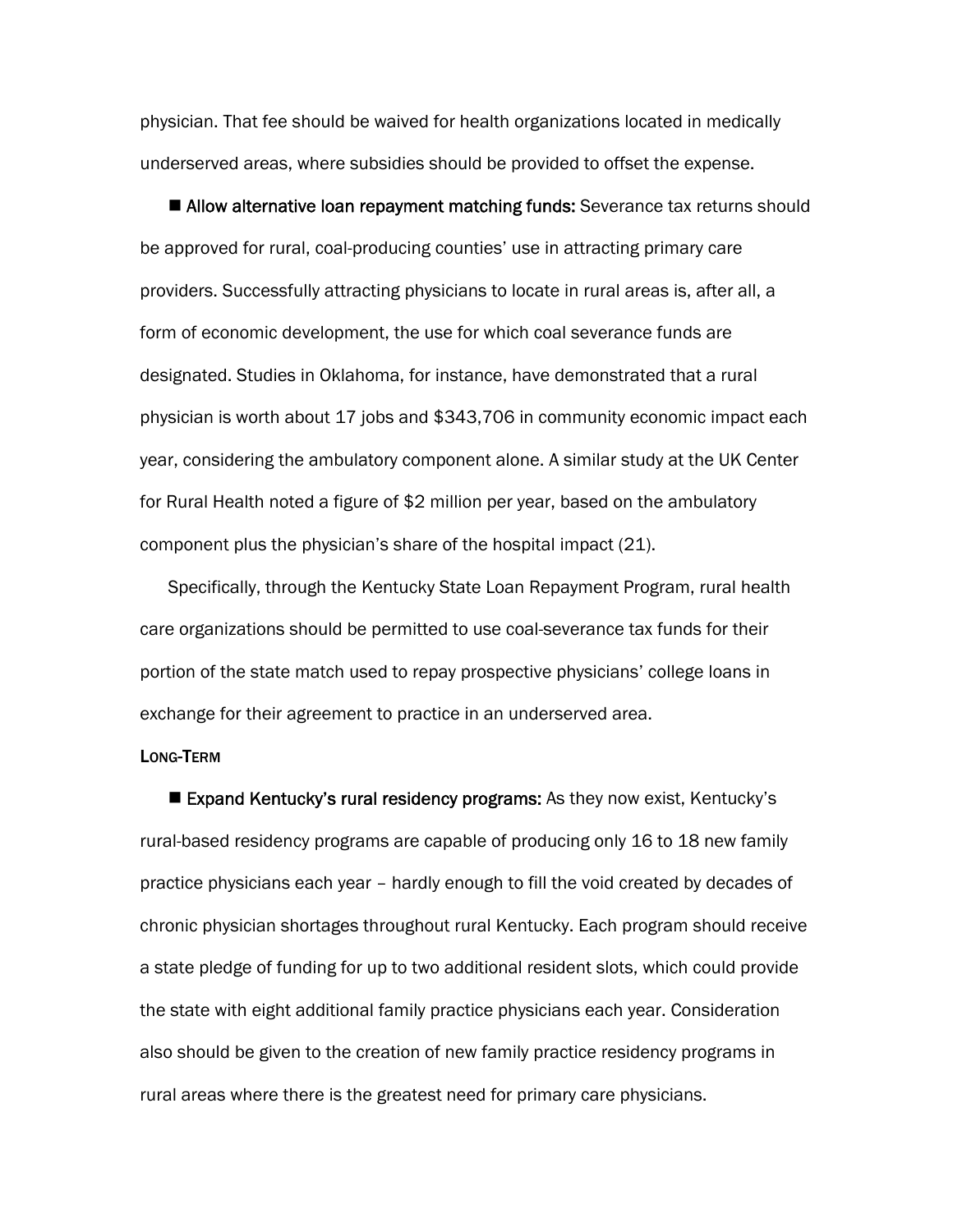■ Reform medical liability: Find workable solutions to the state's medical liability crisis. Numerous proposals have been considered in Kentucky, including failed efforts in 2004 and 2005 to place a constitutional amendment question on the general election ballot. Voters' approval of such a measure would authorize the legislature to rewrite those portions of the constitution relating to lawsuit damage awards.

Nationally, some states have approached the issue by devising self-insurance plans that are lower in cost and allow physicians to self-regulate. In 2005 alone, 48 states combined to introduce more than 400 bills in their legislative sessions to address the situation (22). Proposed solutions "range from enacting limits on noneconomic damages, to malpractice insurance reform, to gathering lawsuit claim data from malpractice insurance companies and the courts for the purpose of assessing the connection between malpractice settlements and premium rates."

Medical liability reform was made a centerpiece of the 2004 presidential election, as well as many congressional races. And though medical malpractice tort law has always been maintained at the state level, the 109th Congress has seen the introduction of many federal bills on the issue.

The proposed Help Efficient, Accessible, Low-Cost, Timely Healthcare (HEALTH) Act of 2005 "would dismantle state judicial authority and preempt all existing state laws governing medical malpractice lawsuits" by, among other things, capping noneconomic damages at \$250,000; establishing a three-year statute of limitations to initiate lawsuits, or one year from discovery; limiting attorneys' fees whether in settlement or judgment; and limiting the liability of the manufacturer or distributor of a medical product approved by the Food and Drug Administration (22). The bill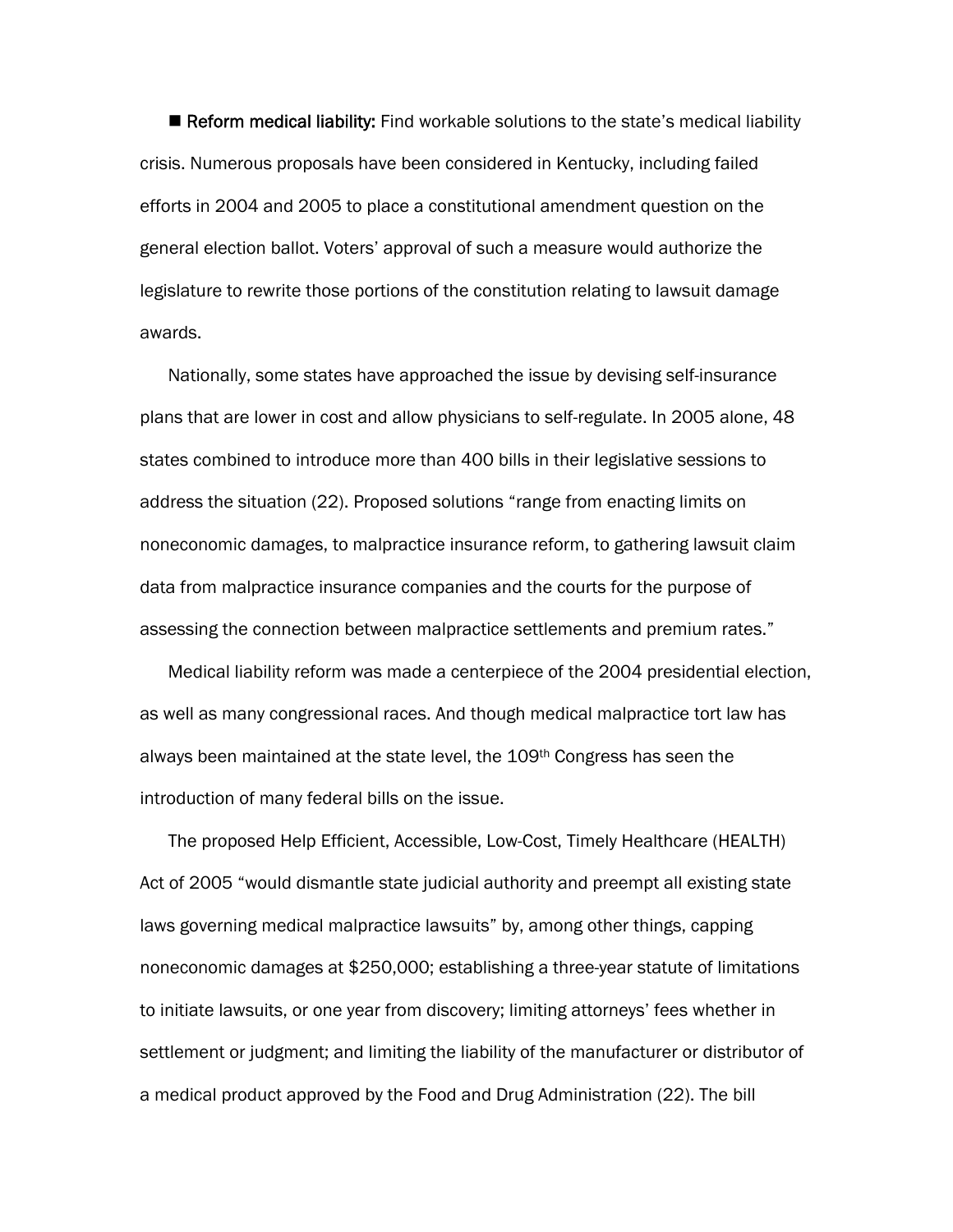passed in the U.S. House of Representatives in July and was referred to Senate committee, but Congress recessed in August without a Senate vote on the issue.

Finally, in the 1980s, when medical liability insurance costs burst on the national scene, Public Health Service grantees were given protection under the Federal Tort Claims Act. The National Association of Community Health Centers persuaded Congress that CHCs spent \$50 million in malpractice liability insurance premiums each year, while the amount of claims paid each year was less than 10 percent of the premiums paid (23). Since the Bush administration has made community health centers the focus of his plan to ensure access to health care, more practitioners can be expected to be working at CHCs within Kentucky and therefore receiving the benefit of tort claims coverage. With changes in administrative regulations, critical access hospitals – of which Kentucky has 25, with most located in rural areas – also could receive such a benefit.

■ Take steps to increase the "rural pipeline": Part of the reason for Kentucky's inability to produce its own rural physicians has been that not enough young students pursue health professions education. State government, along with Kentucky's schools, colleges and universities, must make a commitment to reversing that trend, initially by improving math and science content and attracting more students into these fields. There also should be better funding and support of the Kentucky Professional Education and Placement Program; the Gil H. Friedell Scholars Fund, which seeks to encourage rural students in Kentucky to become behavioral science researchers; and other scholastic initiatives aimed at recruiting young people into health professions education.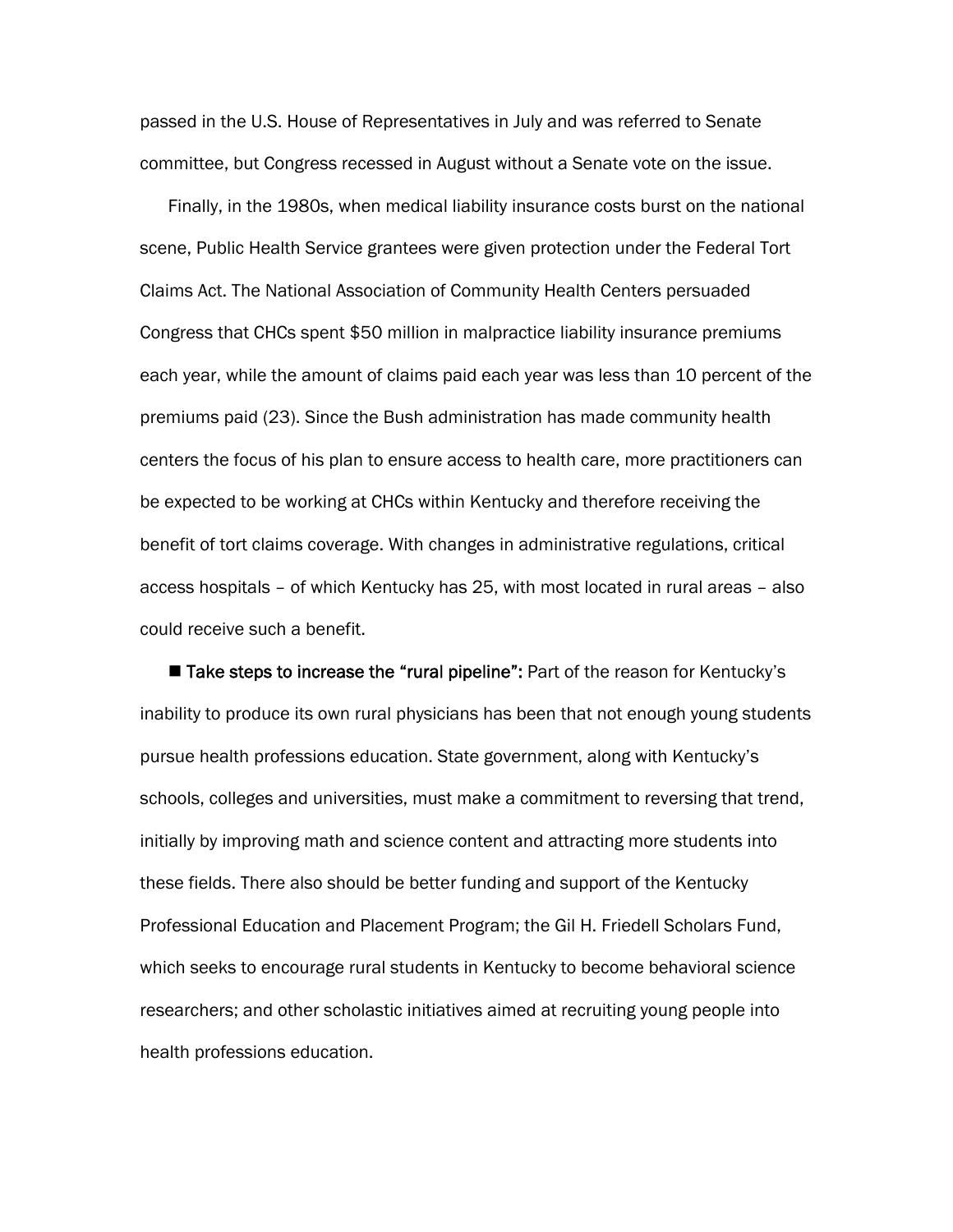■ Continue support of J-1 visa waivers: Security considerations raised by the Sept. 11, 2001, terrorist attacks prompted the U.S. Department of Agriculture to stop processing J-1 visa waivers. These waivers are still being processed through the ARC and Conrad 30 J1 Visa Waiver Program and remain of significant importance in providing physicians, albeit foreign-trained doctors, for rural Kentucky. Additional J-1 visa waiver incentives should be pursued.

## **CONCLUSION**

Family practice physicians contribute to the health, culture and overall quality of life in small, outlying communities. They also are good medicine for rural economies. Yet, despite the many benefits rural physicians create in their communities, Kentucky's outlying areas have been medically underserved for decades. Rural medical residencies, physician placement services, loan repayment programs and J-1 visa waivers have helped ease the chronic shortages, but they have never fully overcome the many obstacles to rural practice or thwarted the stereotype that medicine practiced in urban areas is inherently better than that performed by socalled country doctors.

The recommendations presented in this paper, if supported by state and federal officials, would strengthen these programs and allow them to be more effective in achieving their stated goals. Otherwise, rural Kentucky's physician shortage will continue to pose a major challenge on several fronts, from the sustainability of government-supported programs to the general well-being of outlying communities.

Indeed, rural is a unique health care delivery environment. A great part of eliminating, or at least minimizing, these areas' health disparities could rest in the ability of rural health advocates and providers to convey the complexities and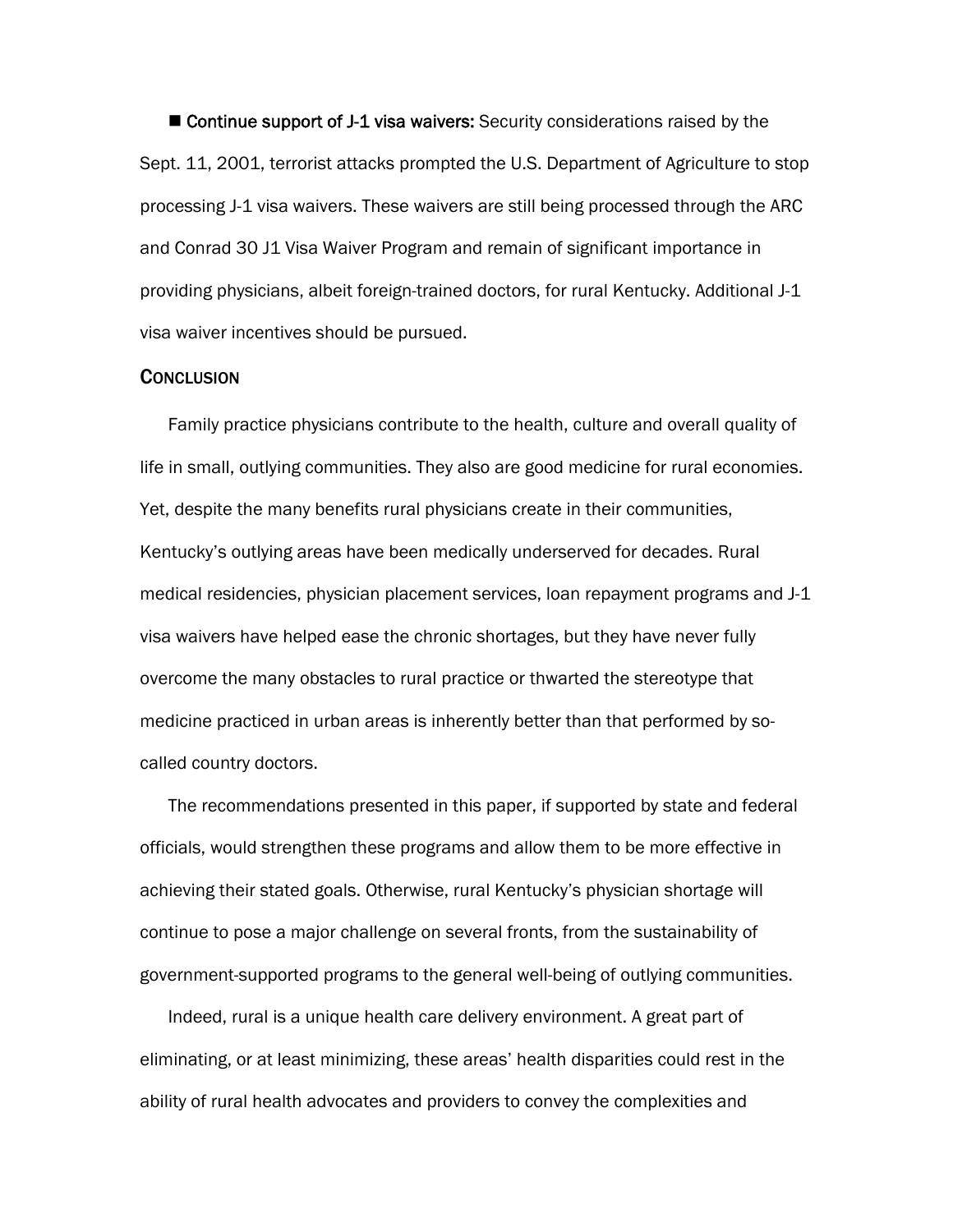rewards of non-urban life and practice. Only then will our rural areas become

healthier places to live, work and raise a family.

# **AUTHORS**

*Baretta R. Casey, M.D. Professor/Vice Chair, UK Department of Family Practice/Community Medicine Director, East Kentucky Family Practice/Community Medicine Residency Program Hazard, Kentucky* 

*Judy Owens, J.D. Director University of Kentucky Center for Rural Health Hazard, Kentucky* 

*David A. Gross Director of External Affairs University of Kentucky Center for Rural Health Hazard, Kentucky* 

*Lola M. Dixon Director of Executive Affairs University of Kentucky Center for Rural Health Hazard, Kentucky* 

Questions in regard to this white paper should be directed to the UK Center for

Rural Health's External Affairs Department, 750 Morton Boulevard, Hazard, KY

41701; Phone: (606) 439-3557, Ext. 83525; Fax: (606) 436-8833; or E-mail*:* 

*dagros3@email.uky.edu* 

# **BIBLIOGRAPHY**

(1). Jones, Judy. Rural Kentucky addresses doctor shortage. Rural Health Update.

Spring 2002: 1-3.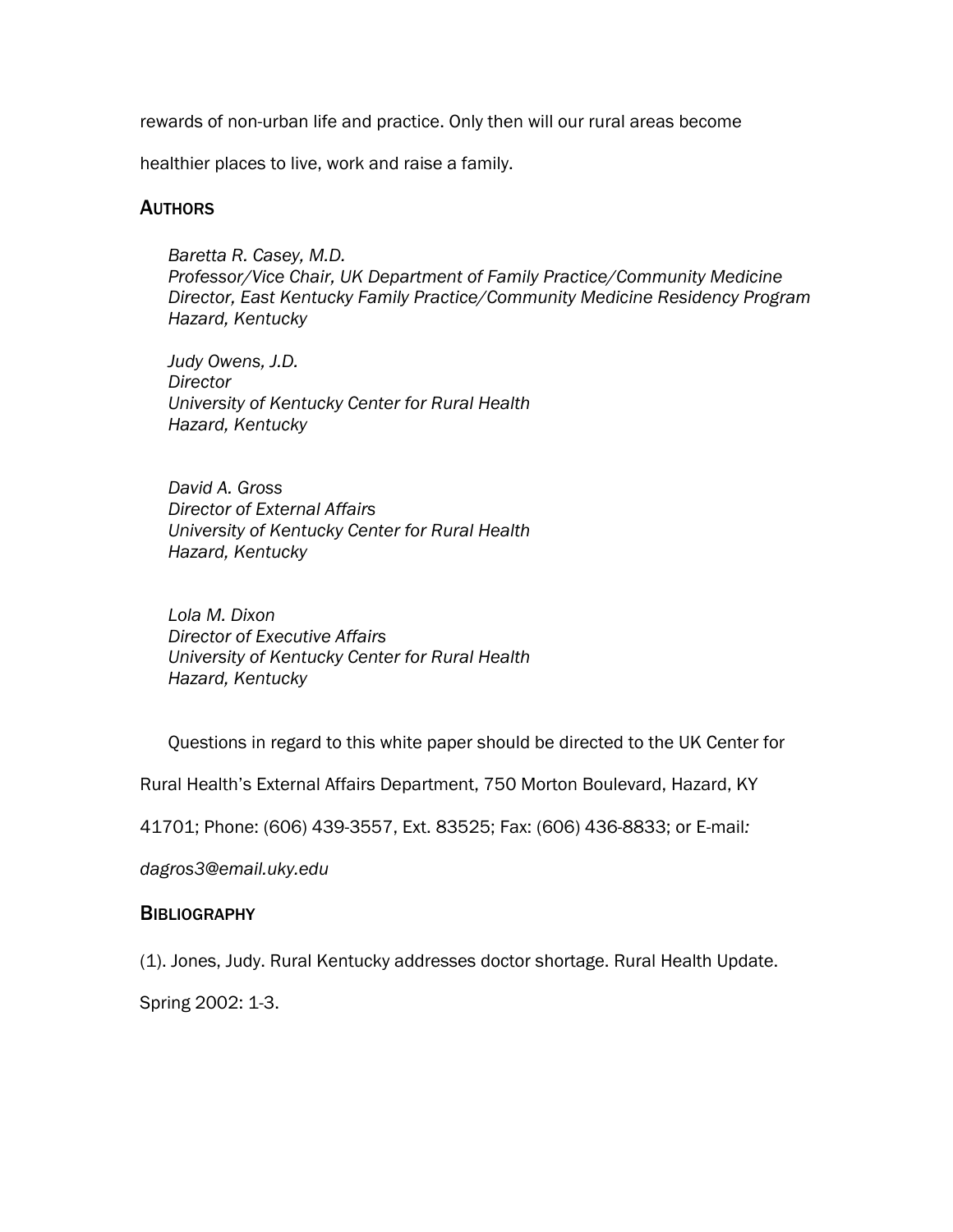(2). Samuels, Michael E.; Snider, Lyle B. and Whitler, Elmer T. Kentucky Primary Care Association Statewide Strategic Plan: Phase I Report. University of Kentucky Center for Rural Health. April 2003.

(3). Fryer, G.E.; Dovey, S.M.; and Green, L.A. The United States relies on family physicians, unlike any other specialty. American Family Physician, 2001; 63: 1669.

(4). Unpublished data: University of Kentucky Department of Family Practice.

(5). Elliott, Victoria Stagg. Physician shortage expected to spread: The AMA becomes the latest of many expressing concern that there might not be enough physicians to go around, now or in the future. American Medical News. Jan. 5, 2004.

http://www.ama-assn.org/amednews/2004/01/05/prl20105.htm

(6). Pearce, Kevin A.; Matheny, Samuel C. and Casey, Baretta R. Training Family Physicians for Rural Kentucky: Physician Shortage Likely to Worsen Without Better Funding. Kentucky Academy of Family Practice Journal. February 2002.

(7). Matheny, Samuel C. The Family Practice and Community Medicine Road Map. PowerPoint presentation. Shaker Village of Pleasant Hill, Harrodsburg, Ky. October 2003.

(8). Larson, Eric H.; Johnson, Karin E.; Norris, Thomas E.; Lishner, Denise M.; Rosenblatt, Roger A. and Hart, L. Gary. State of the Health Workforce in Rural America: Profiles and Comparisons. WWAMI (Washington, Wyoming, Alaska, Montana and Idaho) Rural Health Research Center. August 2003: 82-83.

(9). Facts about … rural physicians. Federal Office of Rural Health Policy, Health Resources and Services Administration, U.S. Department of Health and Human Services. Rockville, Md. September 1997: 1-4.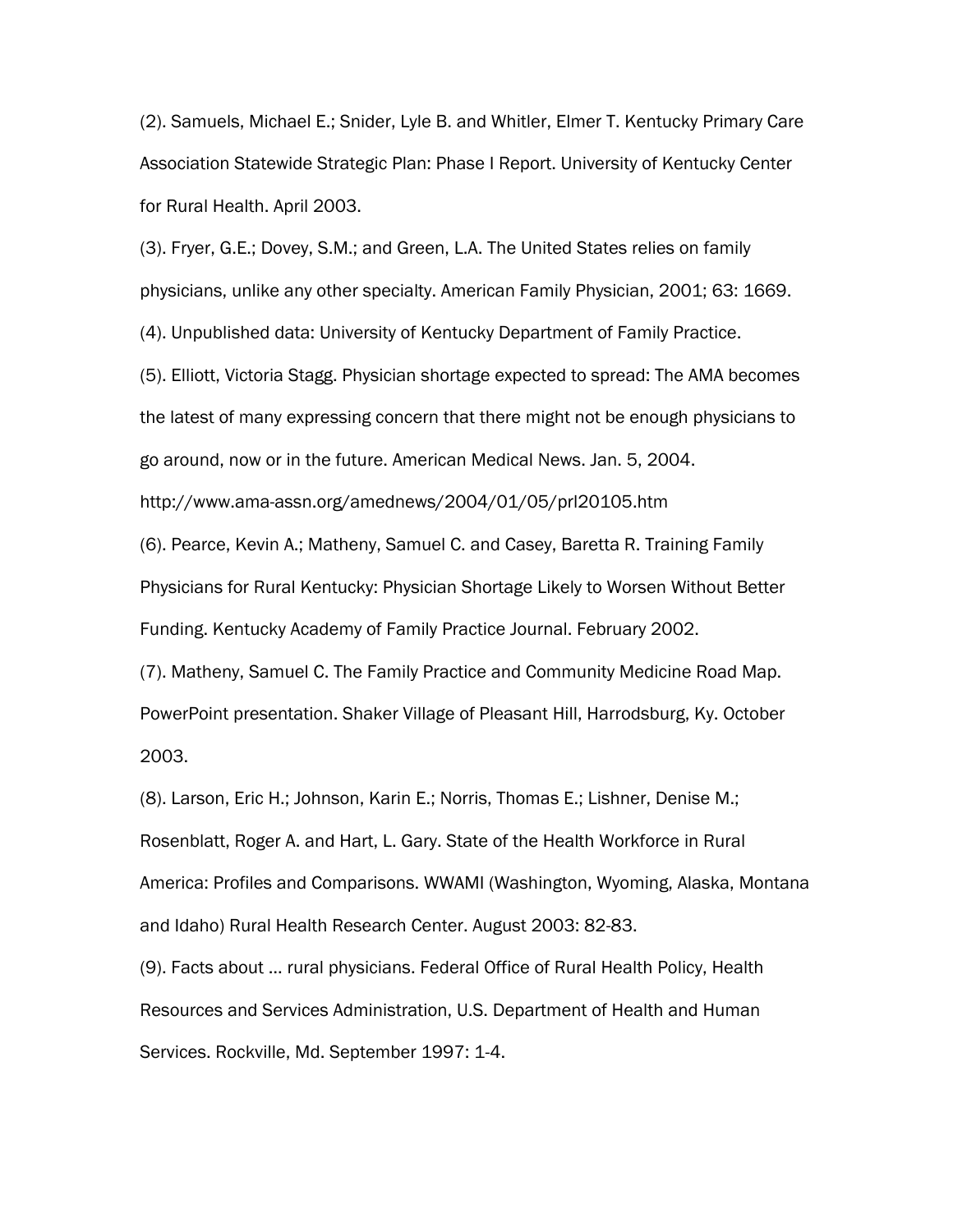(10). Summary of the Rural Provider Provisions of the Medicare Prescription Drug and Modernization Act. National Rural Health Association.

http://www.nrharural.org/medicare/SummaryAct.pdf

(11). Potter, Dena and Hopkins, Shawn. Patients at a Premium. *Appalachian News-Express*. Nov. 9, 2003: 1A, 4A.

(12). Maxey, Diane. Kentucky Medical Association. Email interview. December 6, 2004.

(13). Strosnider, John. Pikeville College School of Osteopathic Medicine. Personal interview. October 22, 2003.

(14). Cutchin, M.P.; Norton, J.C.; Quan, M.M.; et al. To stay or not to stay: Issues in rural primary care physician retention in eastern Kentucky. Journal of Rural Health 10(4): 273-278, 1994.

(15). Keeping Physicians in Rural Practice (Position Paper). American Academy of Family Physicians. March 2002.

(16). IMGs in the U.S. American Medical Association. http://www.ama-

assn.org/ama/pub/category/211.html

(17). Busse, Carolyn. Study shows foreign-trained doctors can ease rural physician shortages. University of North Carolina at Chapel Hill News Service. Nov. 13, 1998 – No. 850.

(18). Unpublished manuscript. Snider, Lyle B., University of Kentucky Center for Rural Health. July 2002.

(19). Shusterman, Carl. Coping with U.S. Immigration Laws. J.S. Medical Group.

2000. http://www.jsmg.com/article\_copingwithuslaws.htm